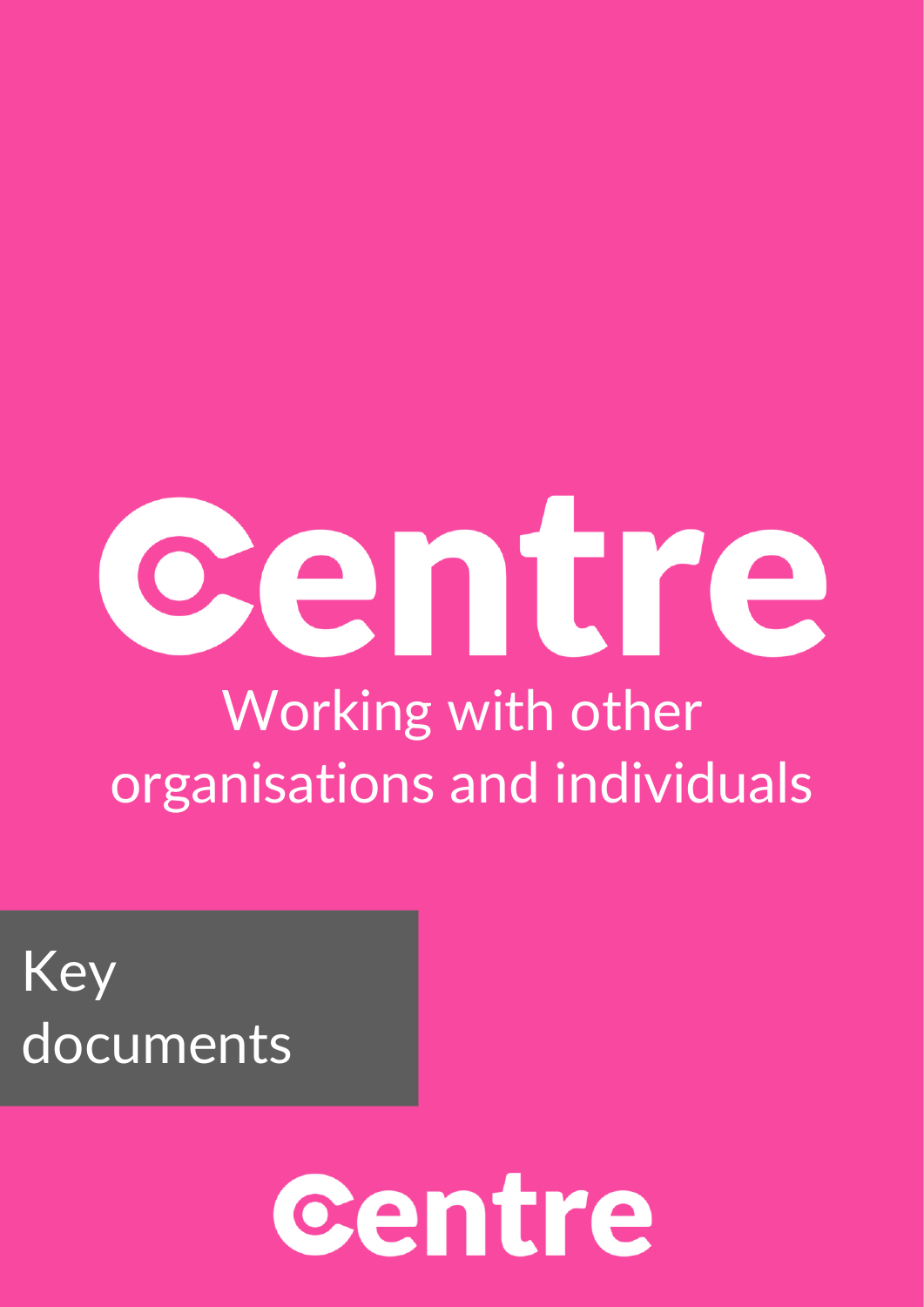# **Date these procedures came into effect:** 31/12/2021

# **Date these procedures must be updated by:** 01/01/2023

Written by: Torrin Wilkins.

### **This document sets out:**

The people and types of groups we work with and the rules setting our which people or organisations we can and can't work with.

# **Who is covered by this policy?**

This is applicable to all members of the public, companies or organisations that we work with outside of Centre.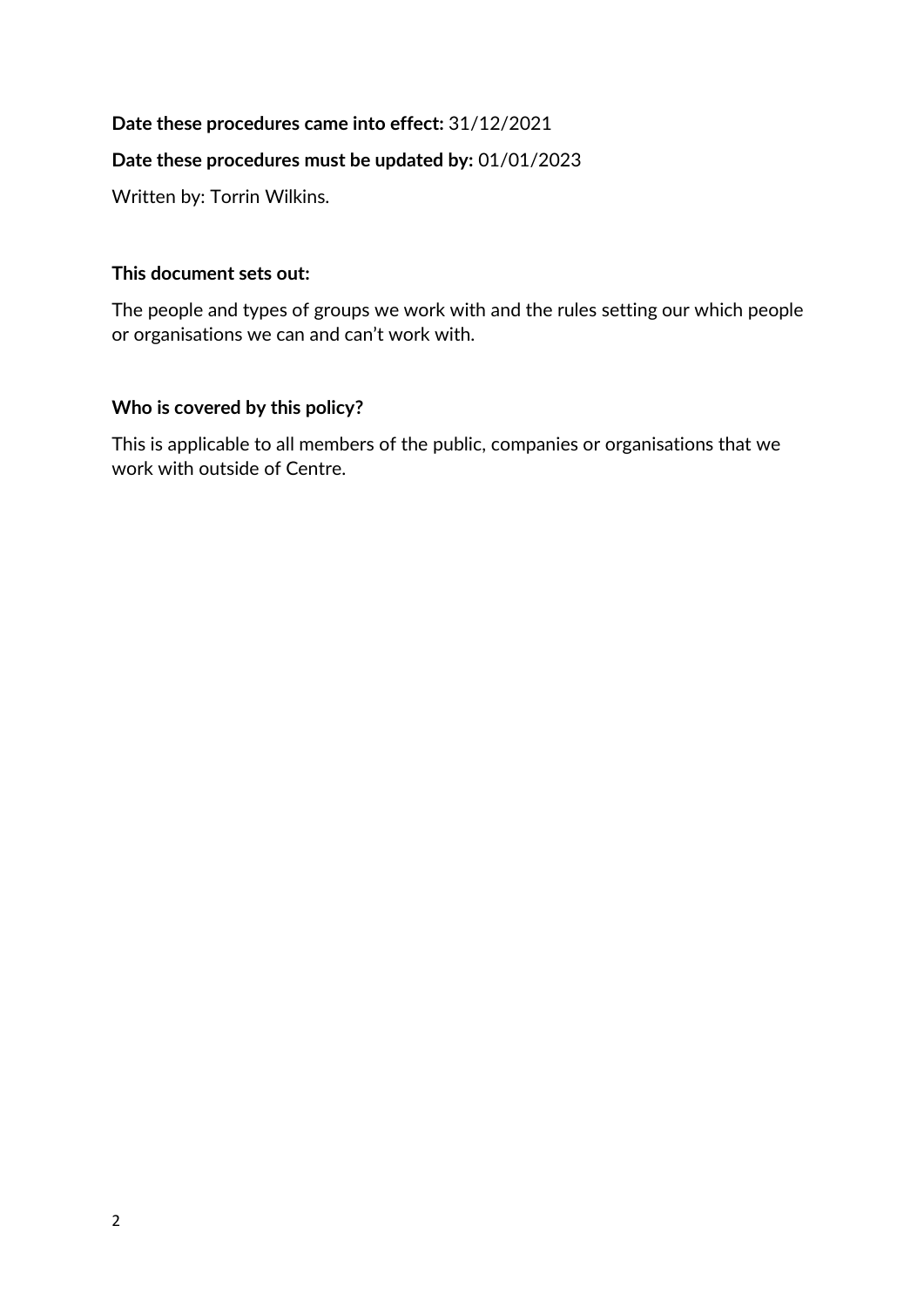#### **Who we work with:**

- Individuals.
- Companies.
- Organisations such as other think tanks and not for profits.

# **We work together by:**

- Writing an article or a paper.
- Attending an event as a panellist or inviting them to our events.
- Agreeing a partnership.
- Agreeing a long-term funding partnership.
- Creating a new policy, campaign or social media posts together.

#### **There are certain rules for which individuals we can and cannot work with:**

As an individual you must not have been involved in bullying or cyberbullying, harassment, discrimination or derogatory behaviour based on: age, gender, sex, disabilities, sexual orientation, race, gender reassignment, marriage and civil partnerships, religion, pregnancy and maternity, ableism, homophobia, islamophobia, racism, antisemitism, transphobia or other characteristics. You must not have also been involved in physical, emotional, sexual, discriminatory, financial or material and psychological abuse. You must have apologised if you have and have informed us in which case, we will make a decision as to whether we will accept a contribution from you.

# **There are certain rules for which companies or organisations we can work with:**

We do not partner with organisations that are actively supporting or not dealing with internal discrimination, producing tobacco, fossil fuel companies not planning to move towards renewable energy sources, those that avoid tax, companies that use slave labour, those that abuse human rights, animal rights or companies that break the law.

#### **There are certain rules for which companies or organisations we can work with:**

We do not partner with organisations that are actively supporting or not dealing with internal discrimination, producing tobacco, fossil fuel companies not planning to move towards renewable energy sources, those that avoid tax, companies that use slave labour, those that abuse human rights, animal rights or companies that break the law.